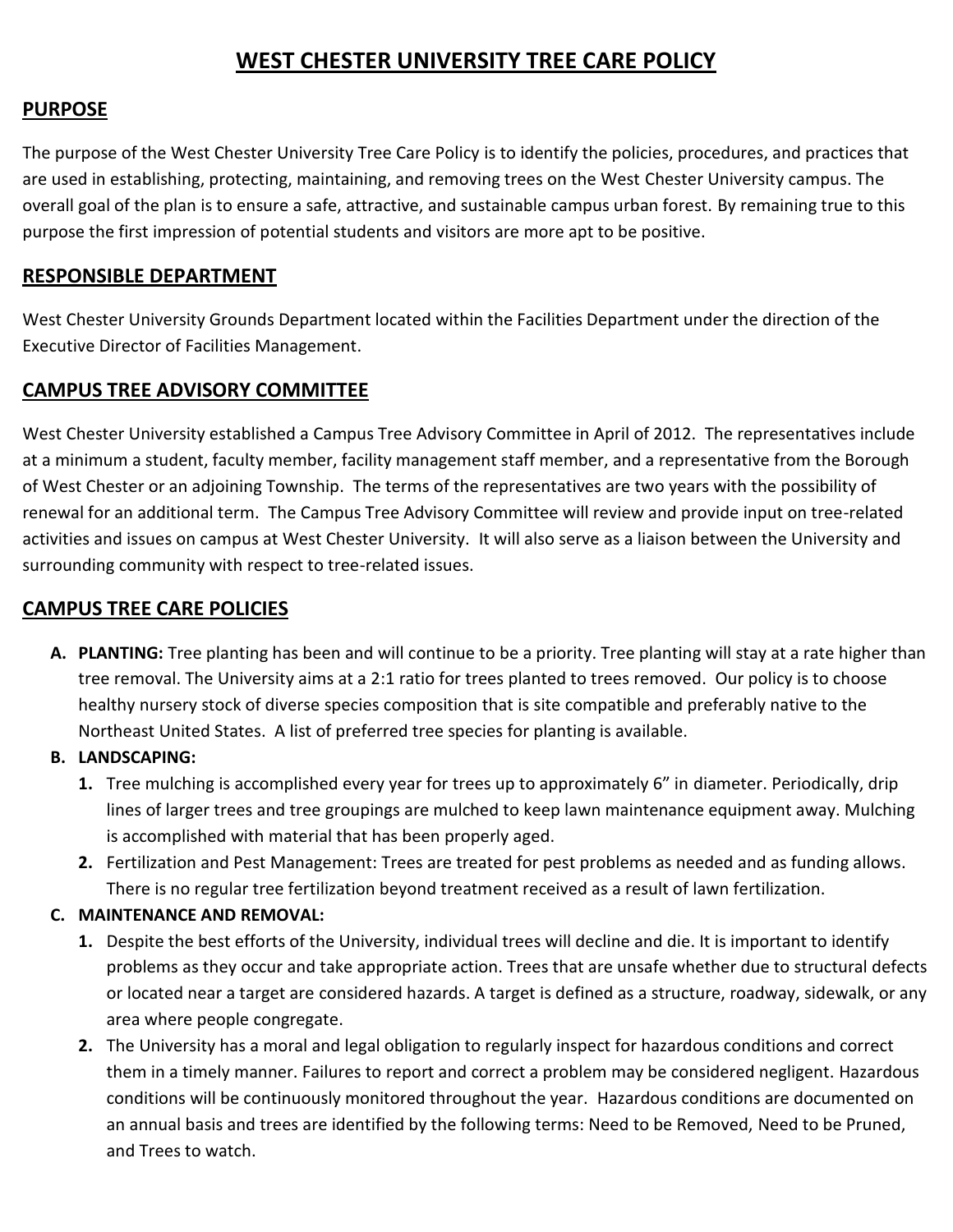- **3.** Hazardous conditions should be identified by a thorough visual inspection. Problems to identify are dead and hanging branches, cavities and rotten wood in the trunk, major seams and splits, v-crotches, leans, fungal fruiting bodies at the base, and broken or rotten roots. Insects and diseases should also be investigated. Hazards such as but not limited to these will be used to determine if a tree will need to be removed or pruned.
- **D. MANAGING FOR CATASTROPHIC EVENTS:** Storm response and recovery are generally accomplished in-house. In a crisis, the first priority is to remove tree debris that blocks campus thoroughfares, disrupts campus operations, or poses hazards to the campus community. Once these critical needs are addressed, a prioritized recovery plan is implemented during which unsalvageable trees are systematically removed and salvageable trees are pruned to restore their health and structure. As funding permits, lost trees are strategically replaced to restore the structure and function of the campus urban forest in a reasonable time frame. During storm response and recovery, trees requiring specialized equipment not available in-house are addressed by outside contractor.

### **PROTECTION AND PRESERVATION**

#### **A. CONSTRUCTION : PROTECTION ZONE AND DRIP LINE**

- **1.** Protective fencing shall be erected prior to construction and remaining to project completion.
- **2.** Tree fencing shall be a minimum of 4 foot high orange polyethylene laminar safety netting.
- **3.** Posts shall be set 2 feet in ground made of durable metal "T" or approved equivalent.
- **4.** Aeration before and after construction shall be done to area within the fencing and extending out 10 feet from exterior of fencing.
- **5.** Storage of fuels, materials, or equipment within fenced area is **PROHIBITED.**

### **B. PROTECTION FROM DAILY MAINTENANCE**

**1.** Trees up to 6 inches in diameter will have a tree rings edged to outside the current drip line and mulched. This is to keep mowers and small equipment from coming in contact with the tree's base or root system.

## **GOALS and TARGETS**

- **A.** It is a goal of West Chester University to follow the preceding guidelines as general policy. The benefits will be numerous and the aesthetics of the campus will be enhanced for generations to come.
	- **1.** Potential hazards will quickly be identified and removed.
	- **2.** There will always be a constant influx of young trees of varied species.
	- **3.** Good record keeping which will provide an excellent picture of the overall process.
	- **4.** A tree inventory covering the core campus has been developed within the last 5 years. The ultimate goal being worked towards is to utilize this data for campus planning, tree inventory purposes, tree management, and academic exercises (read only access). Notify the Grounds Manager with needed updates.

## **TREE DAMAGE ASSESSMENT**

**A.** Assessment on low profile trees is performed via the Grounds Manager, Facilities Landscape Designer/Drafter, and a Faculty member (typically Biology/Forestry). Higher profile trees are assessed by an outside consultant (such as Shreiner Tree Care or Arader Tree Care). Enforcement of protection measures are performed by project managers and on-site engineers.